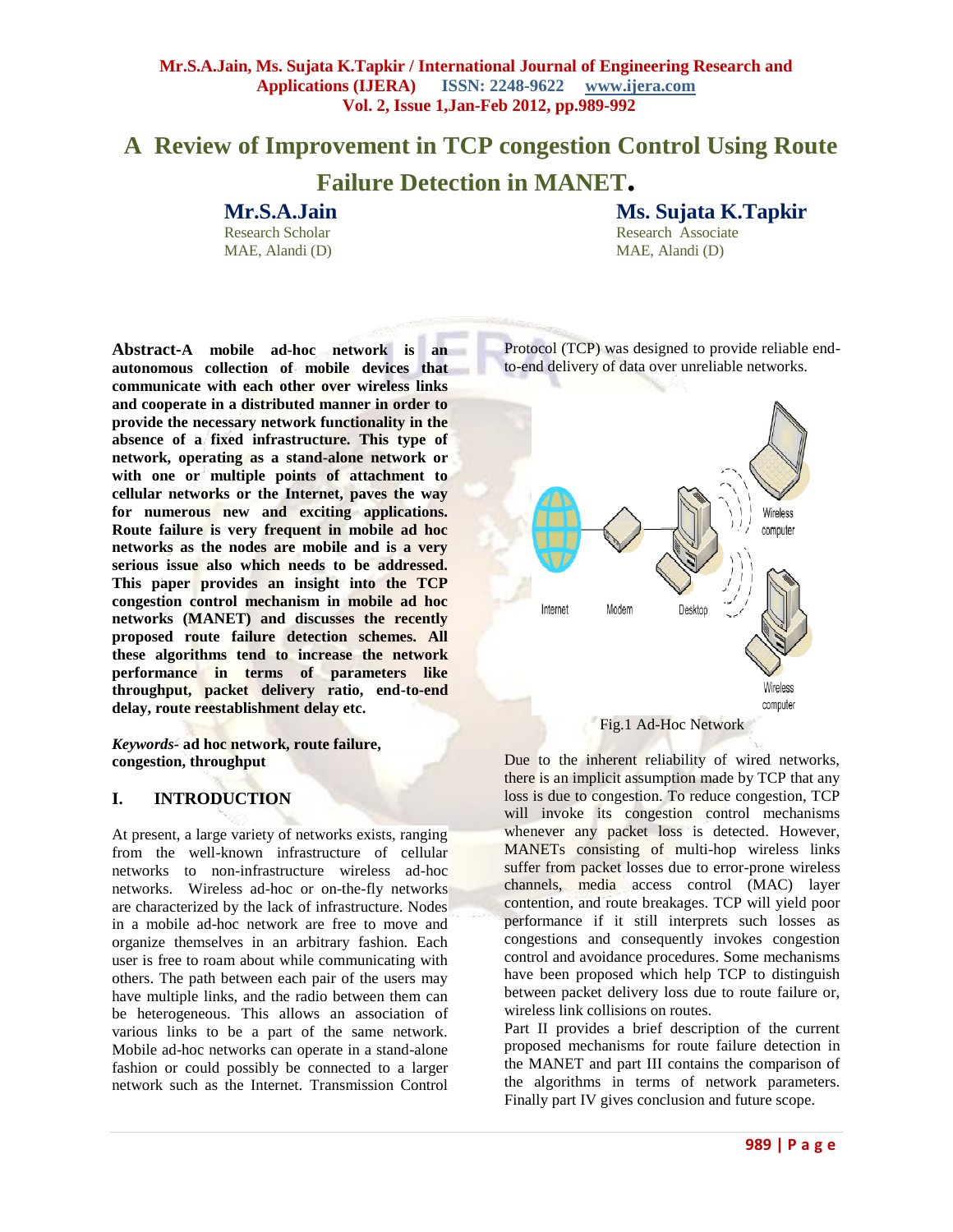## **II.ANALYSIS OF THE MECHANISMS**

There are many algorithms for route failure detection and avoidance, some of them are explained below:

#### **A. Node Movement Detection to Overcome False Route Failures [1]**

There are two reasons of route failure in the MANET namely node mobility and wireless link collisions on routes (i.e., false route failure). If the packet delivery loss is due to the latter, unnecessary route reestablishment will degrade the network performance. This algorithm proposes a node movement detection scheme that can predict false route failures and prevent unnecessary route reestablishments by referring to changes in its neighborhood. In this mechanism, every node can determine its movement based on its neighbor table and decide whether to retransmit a failed packet or to discover an alternate route. The HELLO message is modified by adding an M flag bit to it. Every node in the network periodically broadcasts modified HELLO messages to its neighbors via 1-hop flooding. If a node receives a HELLO message with the M flag bit set to1, it updates its neighbor table and makes a prediction on its movement by calculating changes in its neighborhood. This algorithm focuses on network parameters like end to end distance and packet delivery ratio (PDR) for the static chain topology.

| Type                                                                                                           | R |  | $\mathbf{M}$ | Reserved | Prefix<br><b>Size</b> | Hop<br>Count |
|----------------------------------------------------------------------------------------------------------------|---|--|--------------|----------|-----------------------|--------------|
| <b>Destination IP address</b>                                                                                  |   |  |              |          |                       |              |
| <b>Destination Sequence Number</b>                                                                             |   |  |              |          |                       |              |
| Lifetime                                                                                                       |   |  |              |          |                       |              |
| $\Gamma_{\rm ex}^{\rm s} \cap M_{\rm ex}$ different in the contract of $\Gamma_{\rm ex}$ and $\Gamma_{\rm ex}$ |   |  |              |          |                       |              |

Fig.2 Modified Hello message format

Steps for MDS:

*Step1:* Each node computes Vn periodically

*Step2*: If there is a packet delivery failure at the MAC layer, the MAC layer notifies the network layer of the failure.

*Step3*: When the network layer receives the notification of a packet delivery failure from the MAC layer,

If Vn < Vn\_threshold

Network layer retransmits the failed packet. The network layer increases Vn by  $\alpha$  (penalty for

retransmission)

Else

The network layer establishes a detouring alternate route.

The Vn\_threshold and  $\alpha$  are calculated by following equations.



This algorithm was simulated in NS-2 and it was found that it gives higher TCP throughput than AODV and performs almost the same as the static routing protocol. It also gives much higher PDR compared with other schemes when nodes are static and in the mobile situation, MDS performs better than others when the traffic load is high, i.e., when the CBR rate is above 30 Kbps.

#### **B. Divert Failure Route Protocol Based on AODV [2]**

This algorithm is extension to the main AODV protocol. The main goal is to improve the reliability of routes after an existing link is going to be down due to nodes mobility. To achieve this objective, the algorithm is going to develop a very useful mechanism in order to avoid a link failure in advance and construct a new direction in locally (where the incident takes place). For this purpose, two working models are developed namely "Detection –Model and New-Path-constructor- Model (DM-NPM)".The main functions of these models are to predict the signal strength and to determine a link status before it becomes completely unavailable and find out a new direction to the destination to divert the current link into a route with a strong transmission. This algorithm focuses on network parameters like Delay, speed, distance. This algorithm was simulated in NS-2 and it was found that it avoids link failure in advance and reduces the delay resulting from sending link failure information back to the sender. Some limitations of this scheme are Low processing and Memory overhead. DFRP monitors the link to next hop and predict the link status through the signal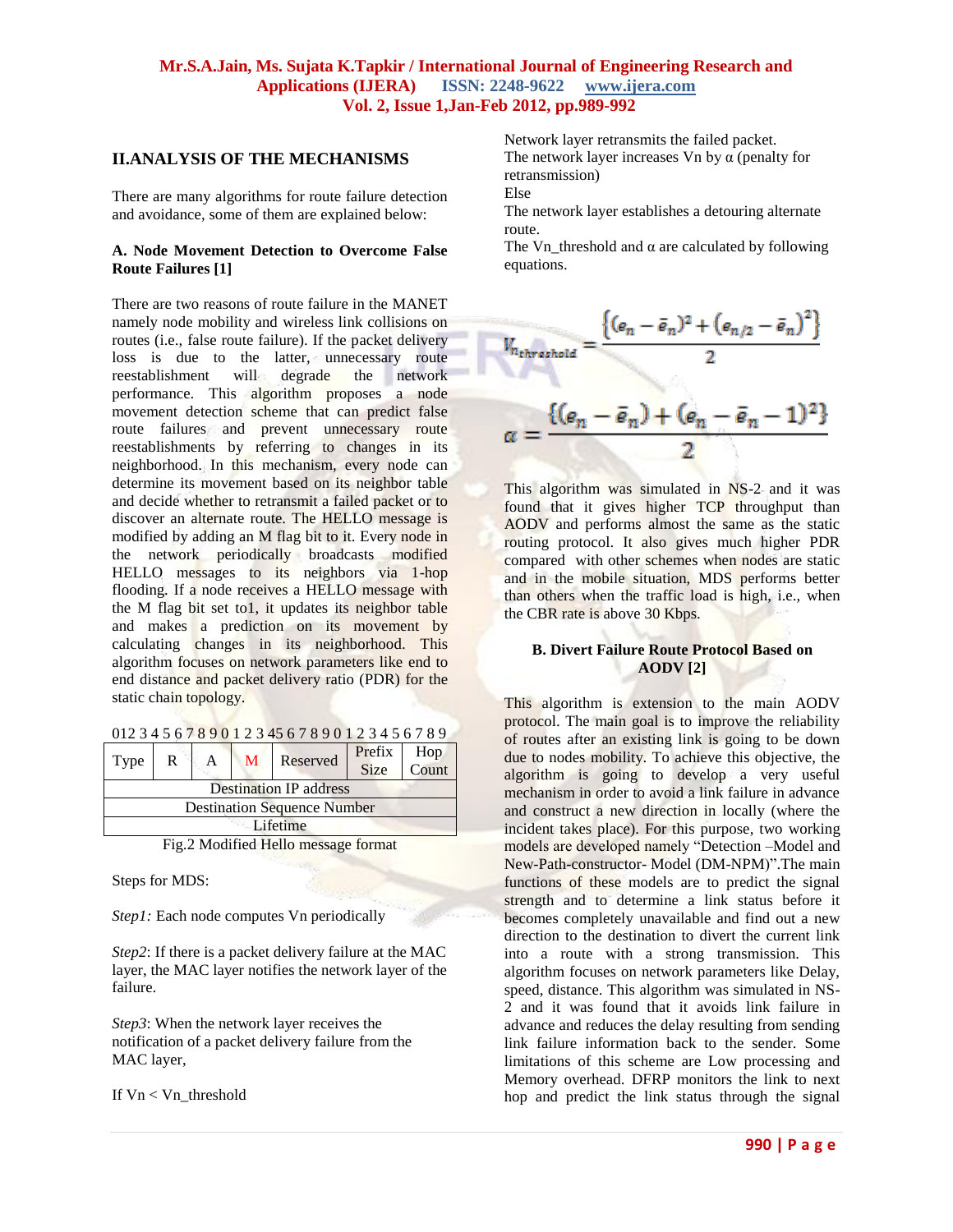strength. Main functions of these Models are to predict the signal strength, and to find a new route to divert the data to the new path, and improve the overall network health.

#### **C. A Feedback-Based Scheme for Improving TCP Performance [3]**

TCP Feedback is a feedback based approach to handle the route failures in MANETs. This approach allows the TCP sender to distinguish between losses due to route failures and those due to network congestion. In this scheme, the source is informed of the route failure with the help of a Route Failure Notification(RFN)so that it does not unnecessarily invoke congestion control and can refrain from sending any further packets until the route is restored with Route Re-establishment Notification(RRN). For this, it uses a single bulk data transfer session, where a source mobile host is sending packets to a destination mobile host As soon as the disruption of a route due to the mobility of the next mobile host along that route is detected, a route failure notification (RFN) packet is explicitly sent to the source and this event is recorded. This algorithm focuses on network parameters like Data rate, Failure rate, Route re-establishment delay (RDD).

 This algorithm was simulated in NS-2 and it was found that it notifies the source of route failures and route reestablishments. As the route re-establishment delay grows, TCP-F performs significantly better than TCP and prevents unnecessary timer back offs during the route failure interval and performance degradation. But some limitations of this scheme are like Throughput of TCP degrades rapidly with increasing RRD and greater exponential back off. The result found that there is an improvement in performance by using TCP-F over regular TCP. So for a given time interval the number of packets passing through the network increases with data rate. Consequently, if we consider a failure that lasts for the 't' seconds, the number of packets that are lost in time 't' increases with data rate, which leads to further performance degradation in TCP. Therefore, as data rates in wireless media increase, feedback is likely to provide even greater benefits.

#### **D. Ant Colony Algorithm in MANET [4]**

This algorithm is inspired from the basic behavior which ants exhibit. Real ants deposit a substance called pheromone on the ground which helps them to find their food and shortest path from nest to food. It is a link failure management algorithm which is based on the alternate route finding by ant agents. At the time of data flow through the link, all the nodes in the links exchange hello message which symbolizes active link. If a particular hello message does not get response, link break is detected. Node detecting link breakage will queue up the data packed and search alternate path with the help of new type of packed forward ant and backward ant. These control packets will soon find alternate path to the next node in the link. This algorithm focuses on the end-to-end delay and overhead parameter of the mobile ad hoc network.

In this case, routing table will have one additional column which contains IP address of next to next node in the active link, which is modified by RREP packet. RREP has information about all nodes present in the link i.e. generated by the destination. This algorithm improves the network throughput and also reduces the time needed to establish a route from source to destination. No Overhead in sending RERR and re-RREQ packets. This algorithm was used by the researchers in the route discovery process but its usage to improve the routing process will provide a new and exciting scope.

## **E. Reliable Cross-Layer Multicast with Local Backtracking [6]**

In the working model of reliable cross-layer multicast, Ad- hoc networks have been studied extensively to overcome network performance problems and improve performance. In this two types of solutions have been proposed; Layer triggers and Cross-layering. The cross-layer approach allows layers to actively interact, by exchanging some specific parameters through the adjacent layers. To provide reliable multicast and increase the performance of transport communication, the scheme uses the feedback information from an intermediate multicast node on detection of a path break. It says that if path is broken then, an upstream intermediate multicast node, called PN (Pivot node), and sends a backtracking notification message to its upstream nodes and the multicast source. The system maintains a hierarchical family group to provide local retransmission. Due to the node mobility problem a PN can be aware of either a link failure or congestion when it does not receive any acknowledgment from its downstream nodes after a specific interval. Therefore it can cumulate a region that acknowledges the reception of packets or request retransmission to the upstream agent node. For the simulation probability of link broken is considered. The advantage of this scheme is that the co-ordination of buffers and local repair scheme